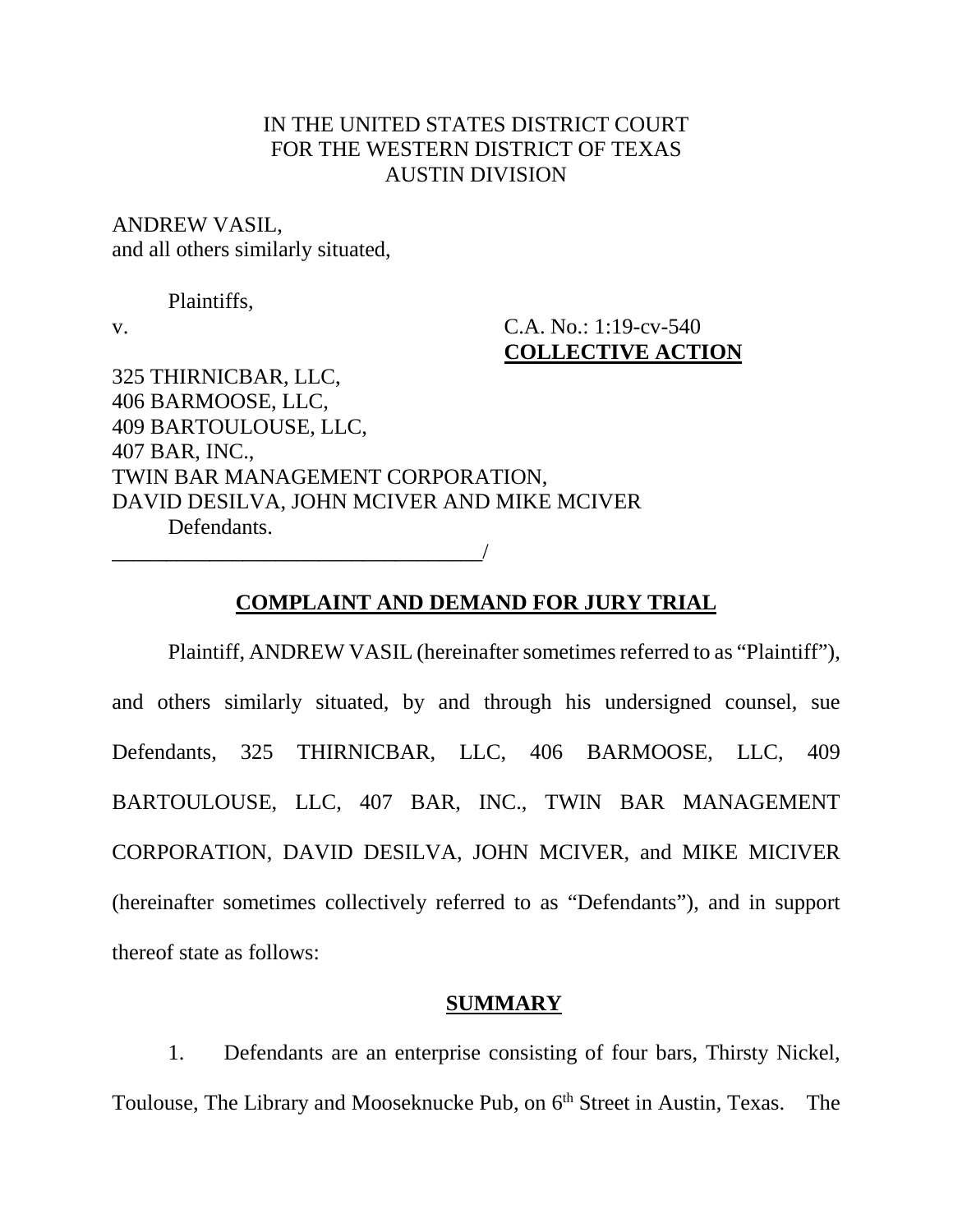Defendants failed to pay Andrew Vasil and other bartenders the legal minimum wage as required by the Fair Labor Standards Act (FLSA) 29 U.S.C. §201 *et seq.*  Defendants also failed to pay appropriate overtime wages to Vasil and other hourly employees pursuant to the FLSA.Defendants' violations include (1) requiring employees to work off the clock, (2) paying straight time for hours worked in excess of 40 in a week, (3) retaining portions of employee tips; and (4) requiring tipped employees to perform non-tipped work or side work in excess of Department of Labor regulations.

### **INTRODUCTION**

1. This is a collective action by Plaintiff and others similarly situated against his employers for unpaid wages pursuant to the Fair Labor Standards Act, as amended, 29 U.S.C. § 201, *et seq*. Plaintiff seeks damages for unpaid overtime, unpaid minimum wages, liquidated damages, and a reasonable attorney's fee and costs.

#### **JURISDICTION**

2. This claim is properly before this Court pursuant to 28 U.S.C. § 1331, as this claim arises under federal law, and by the private right of action conferred in 29 U.S.C. § 216(b).

#### **VENUE**

3. Venue is proper in this district under 28 U.S.C. § 1391(b)(1) because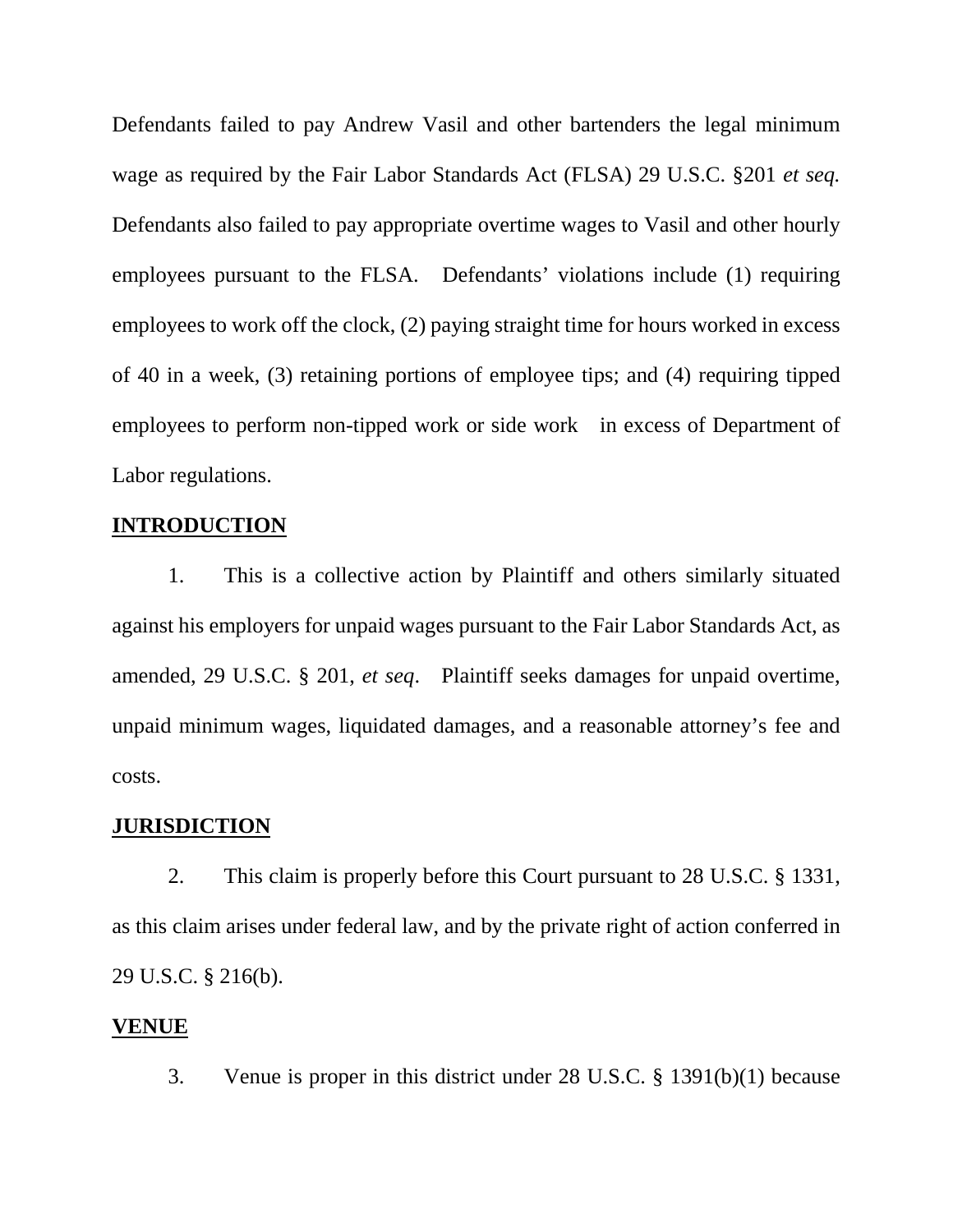Defendants have offices Travis County, Texas.

### **THE PARTIES**

4. Defendants MICHAEL MCIVER, JOHN MCIVER, and DAVID DESILVA own and operate the corporate defendants.

5. Defendants MICHAEL MCIVER, JOHN MCIVER, and DAVID DESILVA are residents of Travis County, Texas.

6. Defendant 325 THIRNICBAR, LLC is a limited liability company formed and existing under the laws of the State of Texas and maintains its main office in Travis County, Texas.

7. Defendant 406 BARMOOSE, LLC is a limited liability company formed and existing under the laws of the State of Texas and maintains its main office in Travis County, Texas.

8. Defendant 409 BARTOULOUSE, LLC is a limited liability company formed and existing under the laws of the State of Texas and maintains its main office in Travis County, Texas.

9. Defendant 407 BAR, INC is a corporation formed and existing under the laws of the State of Texas and maintains its main office in Travis County, Texas.

10. Defendant TWIN BAR MANAGEMENT CORPORATION is a corporation formed and existing under the laws of the State of Delaware and maintains its main office in Travis County, Texas.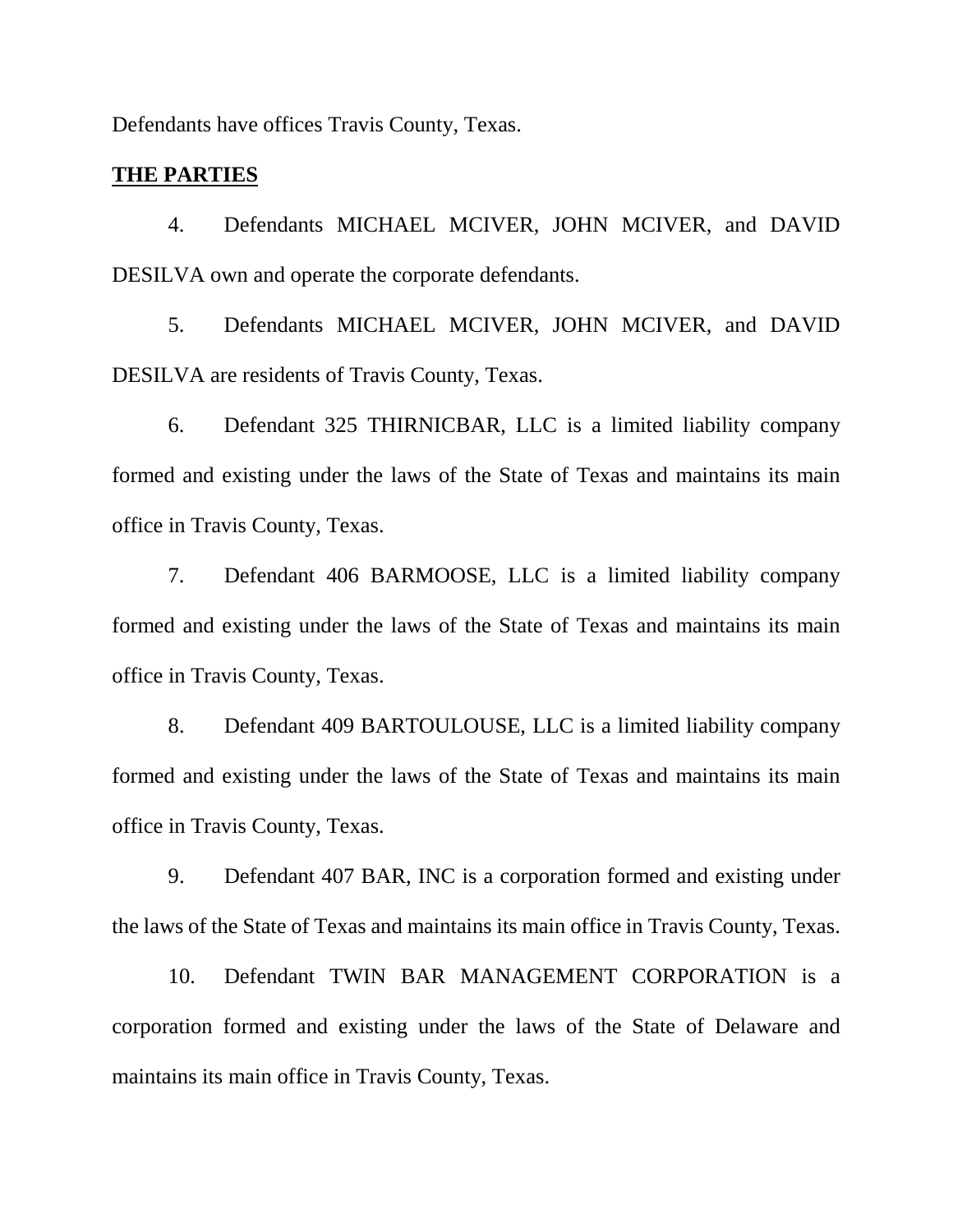11. The corporate defendants and the individual defendants are joint employers of the class members as defined under 29 CFR §791.2. The Defendants shared employees and management as well as operating procedures, and administrative and operating expenses on a regular basis.

12. VASIL is an individual residing in Williamson County, Texas.

13. Plaintiff, ANDREW VASIL, was employed by Defendants from February of 2010 to approximately January 1, 2018.

14. Defendants employed Plaintiff as a bartender, and later, as a manager. While working as a bartender, Defendants took a tip credit and paid Plaintiff and all other tipped employees \$2.13 per hour.

15. During his work as a bartender, Defendants required Plaintiff and all other tipped employees to participate in a tip pool. Defendants' maintained a practice of requiring employees to share their tips from the tip pool with management.

16. During his work as a bartender, Defendants required Plaintiff and all other tipped employees to spend more than 20% of their working time doing side work, such as washing glasses and cleaning the properties.

17. During his work as a bartender, Defendants required Plaintiff and all other bar workers to work off the clock each shift resulting in unpaid overtime and unpaid minimum wages.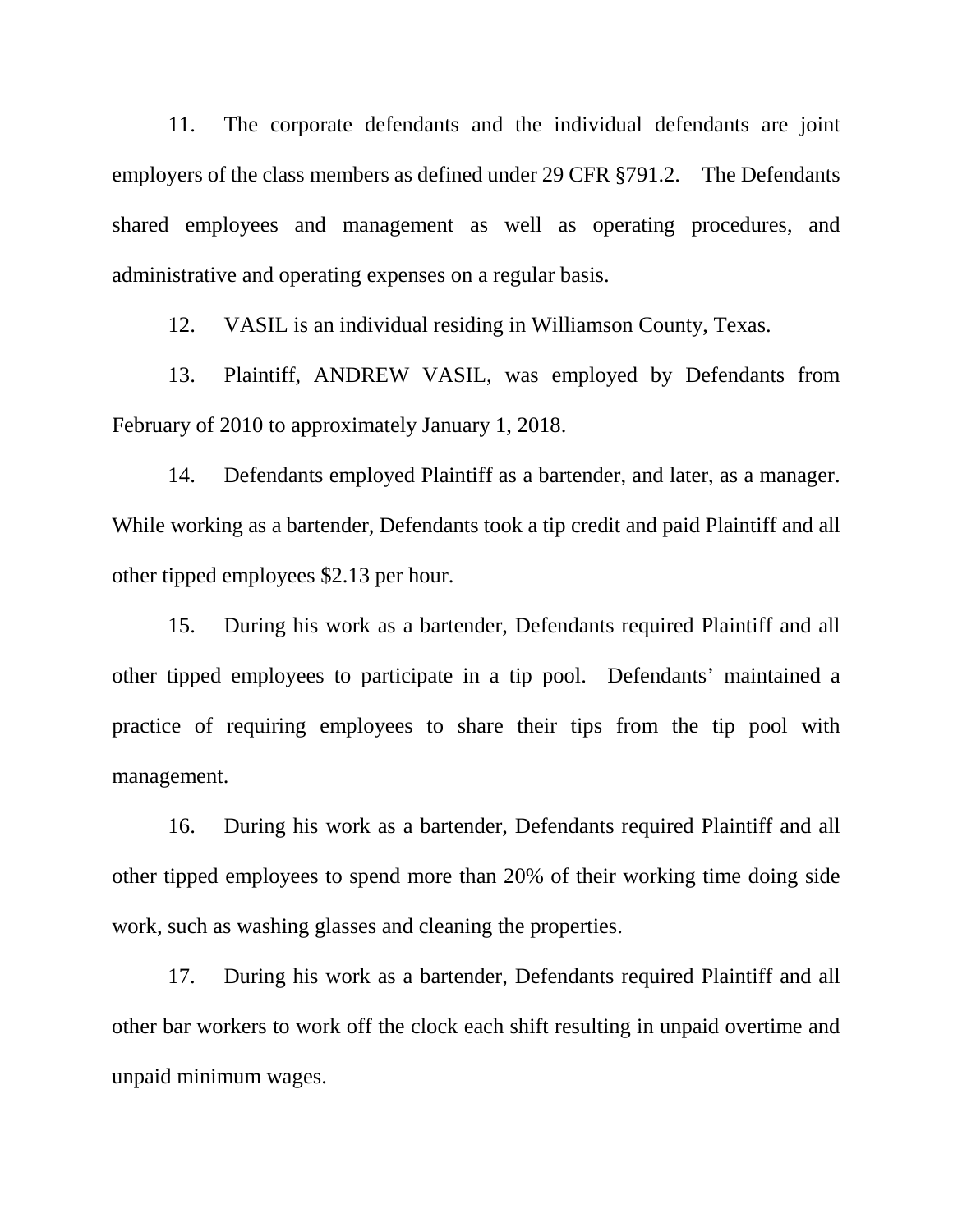18. During his work as a bartender, Defendants required Plaintiff and all other bar workers to work on their days off cleaning the properties off the clock and without compensation.

19. During his work as a bartender, Defendants required Plaintiff and all other bartenders to participate in training off the clock and without compensation.

20. Defendants, jointly and severally, have employees subject to the provisions of 29 U.S.C. § 206 in the facilities where Plaintiff and the class members were employed.

21. At all times material to this complaint, Defendants, jointly and severally, employed two or more employees and had an annual dollar volume of sales or business done of at least \$500,000.00.

22. At all times material to this complaint, Defendants, jointly and severally, were an enterprise engaged in interstate commerce, operating a business engaged in commerce or in the production of goods for commerce as defined by § 3(r) and 3(s) of the Act, 29 U.S.C. §§ 203(r)-(s).

23. At all times material to this Complaint, Defendants were the employer of the Plaintiff and others similarly situated employees and, as a matter of economic reality, Plaintiff and the class members were dependent upon Defendants for their employment.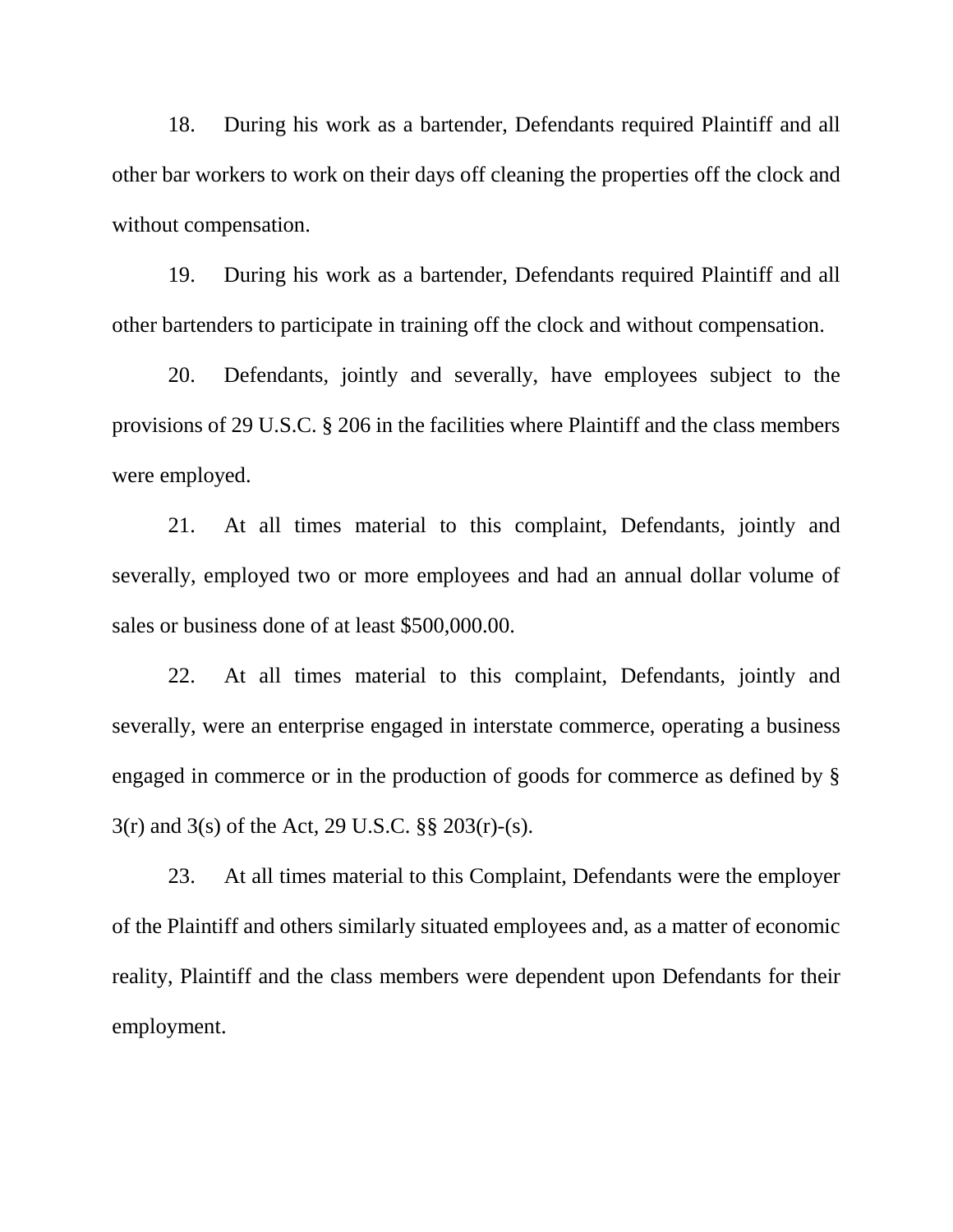24. Plaintiff and others similarly situated were individually engaged in commerce and produced goods for commerce and their work was directly and vitally related to the functioning of Defendants' business activities.

## **COUNT I VIOLATION OF THE OVERTIME PROVISIONS OF THE FAIR LABOR STANDARDS ACT**

25. Plaintiff re-alleges and incorporates herein the allegations contained in Paragraphs 1 through 24.

26. Plaintiff and all others similarly situated, 1) occupied positions as bartenders, bar backs, and front door workers; 2) did not hold positions considered as exempt under the FLSA; 3) were paid on an hourly basis; and 4) did not receive overtime pay for all hours worked over 40 in a week.

27. When the Defendants did pay for hours worked in excess of 40 in a week, Defendants only paid the employee's regular hourly rate and did not pay the half-time premium.

28. Throughout the employment of Plaintiff and others similarly situated, Defendants repeatedly and willfully violated Sections 7 and 15 of the Fair Labor Standards Act by failing to compensate Plaintiff at a rate not less than one and onehalf times regular rate of pay for each hour worked in excess of 40 in a workweek.

29. Pending any modifications necessitated by discovery, Plaintiff preliminarily defines this Class as follows: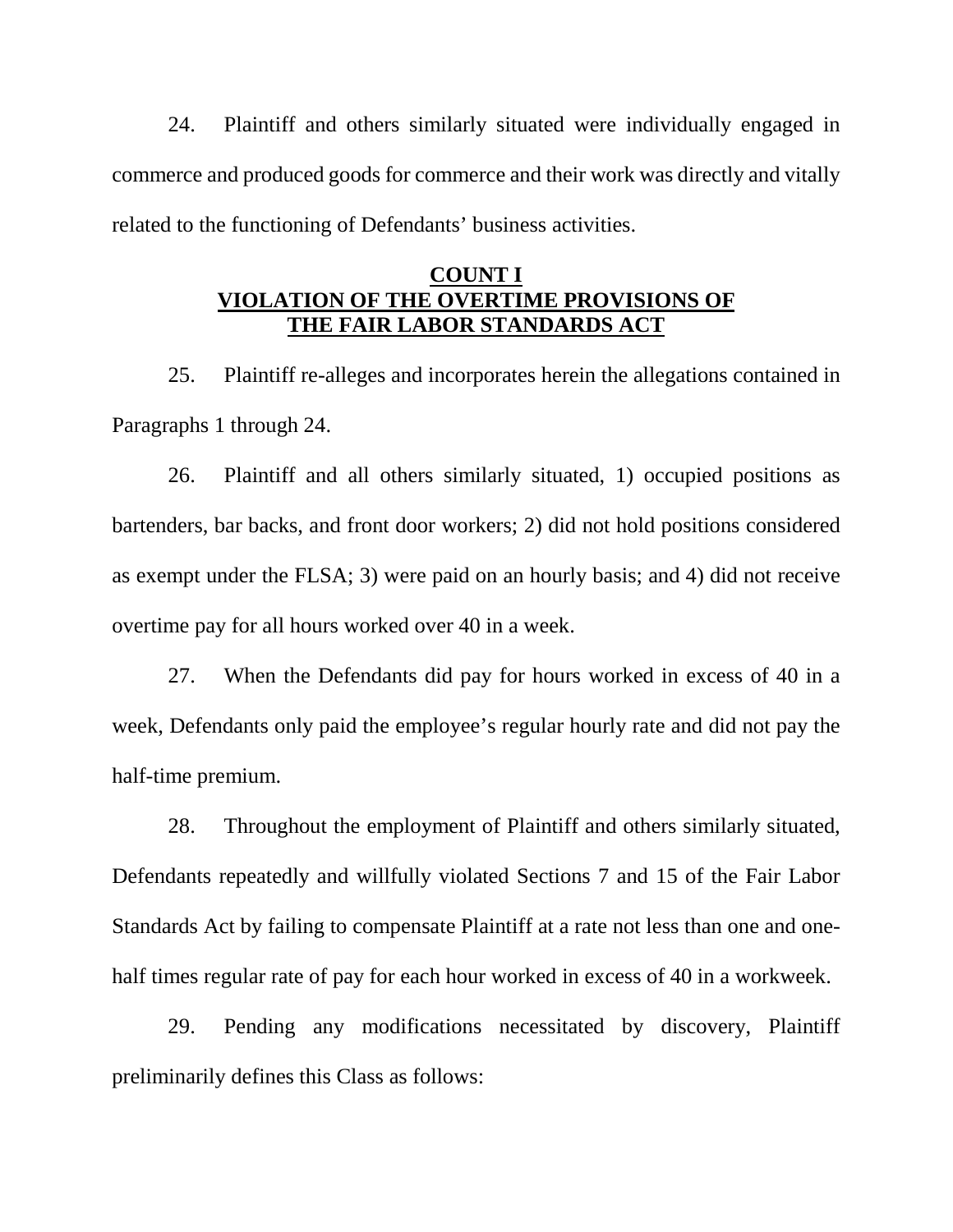# ALL CURRENT OR FORMER EMPLOYEES OF 325 THIRNICBAR, LLC, 406 BARMOOSE, LLC, 409 BARTOULOUSE, LLC, 407 BAR, INC.OR TWIN BAR MANAGEMENT CORPORATION WHO WORKED AS BAR BACKS, BARTENDERS OR FRONT DOOR WORKERS.

30. This action is properly brought as a collective action for the following

reasons:

- a. The Class is so numerous that joinder of all Class Members is impracticable.
- b. Numerous questions of law and fact regarding the liability of Defendants are common to the Class and predominate over any individual issues which may exist.
- c. The claims asserted by Plaintiff are typical of the claims of Class Members and the Class is readily ascertainable from Defendants' own records. A class action is superior to other available methods for the fair and efficient adjudication of this controversy.
- d. Plaintiff will fairly and adequately protect the interests of Class Members. The interests of Class Members are coincident with, and not antagonistic to, those of Plaintiff. Furthermore, Plaintiff is represented by experienced class action counsel.
- e. The prosecution of separate actions by individual Class Members would create a risk of inconsistent or varying adjudications with respect to individual Class Members which would establish incompatible standards of conduct for Defendants.
- f. The prosecution of separate actions by individual Class Members would create a risk of adjudications with respect to individual Class Members which would, as a practical matter, be dispositive of the interests of the other Class Members not parties to the adjudications or substantially impair or impede their ability to protect their interests.
- g. Defendants acted on grounds generally applicable to the Class, thereby making appropriate final injunctive relief with respect to the Class as a whole.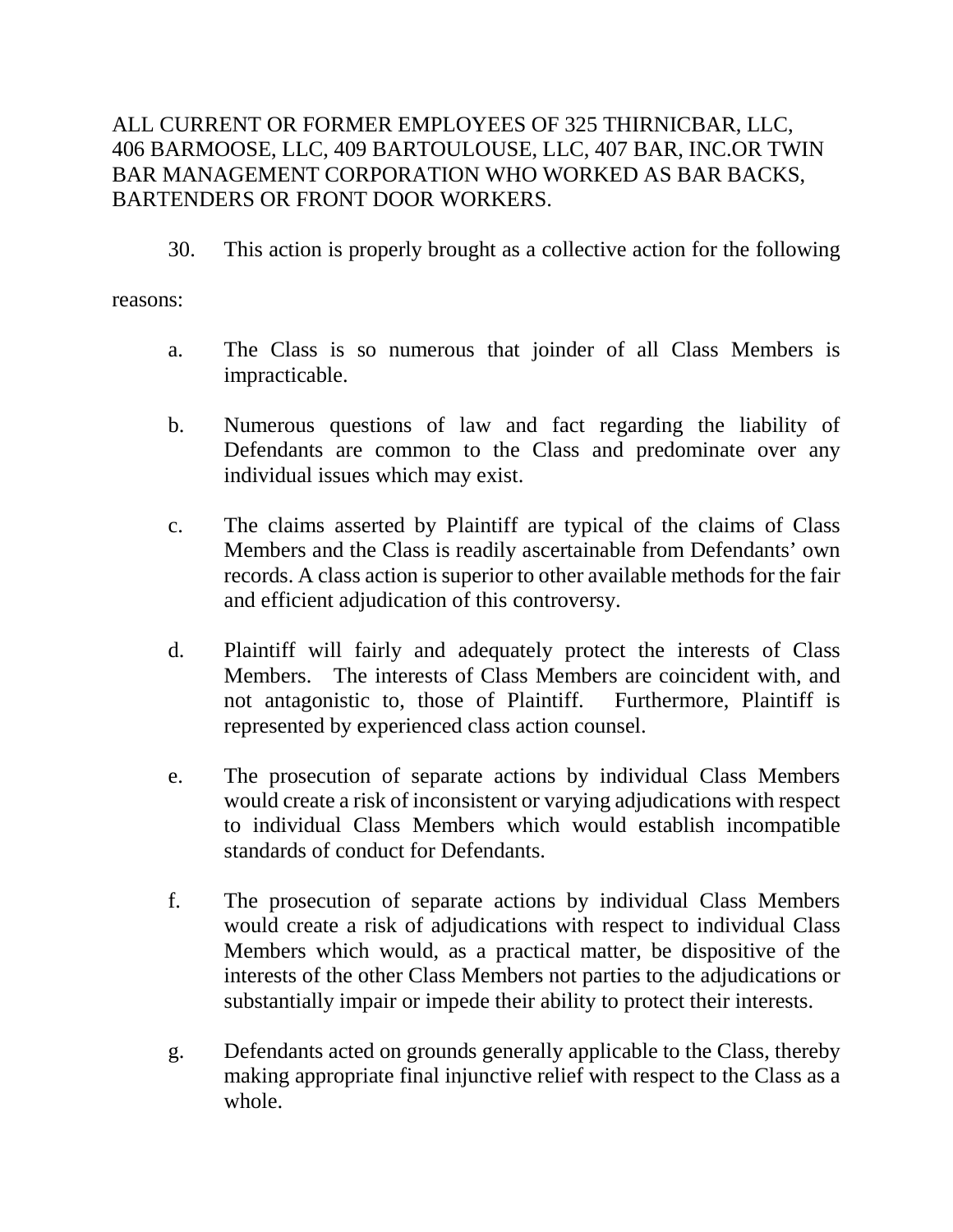31. For the foregoing reasons, Plaintiff seeks certification of an FLSA "optin" collective action pursuant to 29 U.S.C. §216(b) for all overtime claims asserted by Plaintiff because his claims are nearly identical to those of other Class Members. Plaintiff and Class Members are similarly situated, have substantially similar or identical job requirements and pay provisions, and are subject to Defendants' common practice, policy or plan regarding employee wages and hours.

32. In addition to the named Plaintiff, numerous employees and former employees of Defendants are similarly situated to Plaintiff in that they have been denied overtime compensation while employed by Defendants.

33. Plaintiff is representative of these other employees and is acting on behalf of their interests as well as Plaintiff's own interests in bringing this action.

34. Defendants either knew about or showed reckless disregard for the matter of whether their conduct was prohibited by the FLSA and failed to act diligently with regard to their obligations as employers under the FLSA.

35. Defendants failed to act reasonably to comply with the FLSA, and so Plaintiff, and all others similarly situated, are entitled to an award of liquidated damages in an equal amount as the amount of unpaid overtime pay pursuant to 29 U.S.C. § 216(b).

36. As a result of Defendants' unlawful conduct, Plaintiff and all others similarly situated are entitled to actual and compensatory damages, including the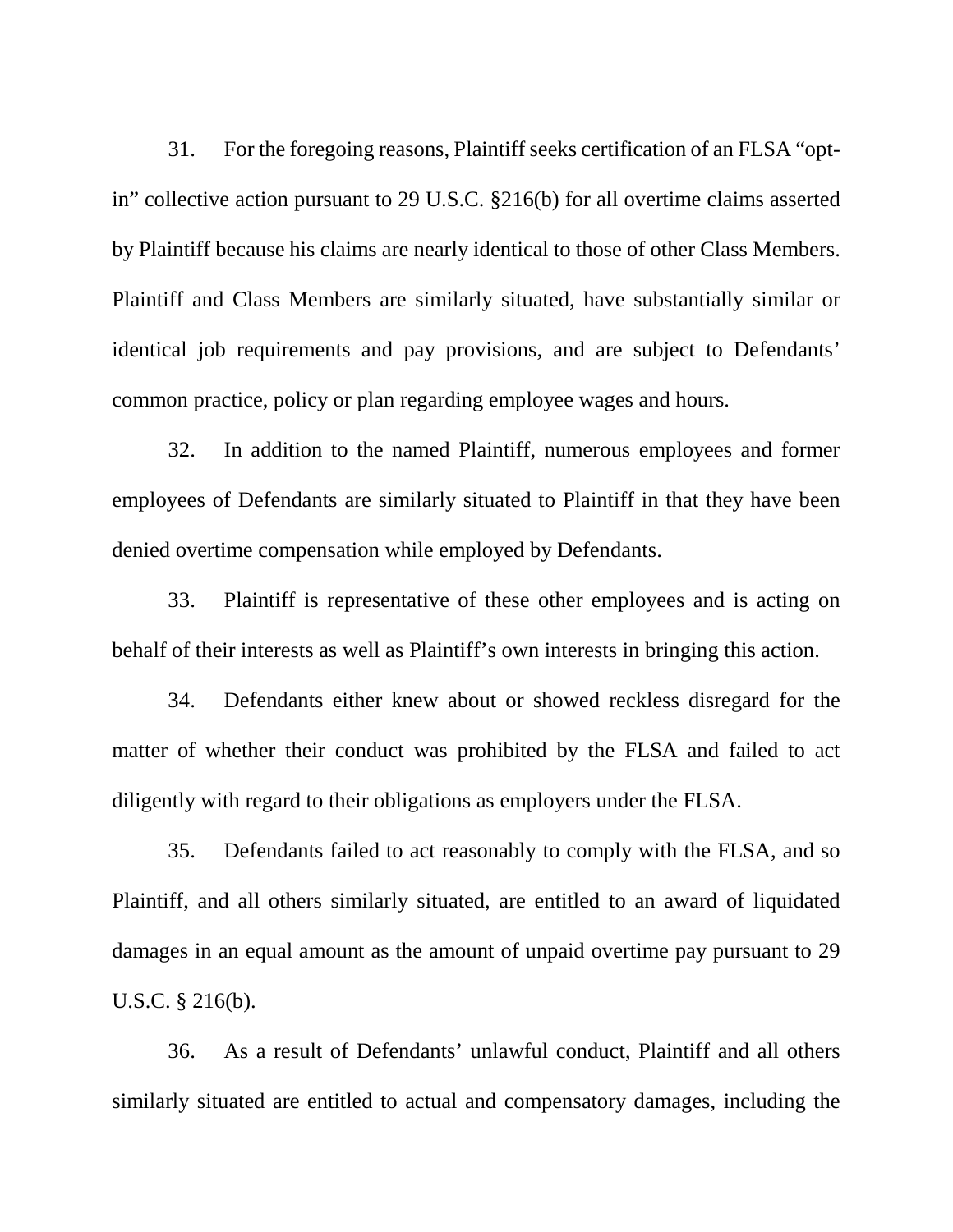amount of overtime which was not paid that should have been paid.

37. Plaintiff and all others similarly situated are entitled to an award of reasonable and necessary attorneys' fees, costs, expert fees, mediator fees and outof-pocket expenses incurred by bringing this action pursuant to 29 U.S.C. § 216(b) and Rule 54(d) of the Federal Rules of Civil Procedure.

WHEREFORE, Plaintiff, ANDREW VASIL, and all others similarly situated, demand Judgment against Defendants, jointly and severally, for the following:

- a. Determining that the action is properly maintained as a class and/or collective action, certifying Plaintiff as the class representative, and appointing Plaintiff's counsel as counsel for Class Members;
- b. Ordering prompt notice of this litigation to all potential Class Members;
- c. Awarding Plaintiff and Class Members declaratory and/or injunctive relief as permitted by law or equity;
- d. Awarding Plaintiff and Class Members their compensatory damages, service awards, attorneys' fees and litigation expenses as provided by law;
- e. Awarding Plaintiff and Class Members their pre-judgment, moratory interest as provided by law, should liquidated damages not be awarded;
- f. Awarding Plaintiff and Class Members liquidated damages and/or statutory penalties as provided by law;
- g. Awarding Plaintiff and Class Members such other and further relief as the Court deems just and proper.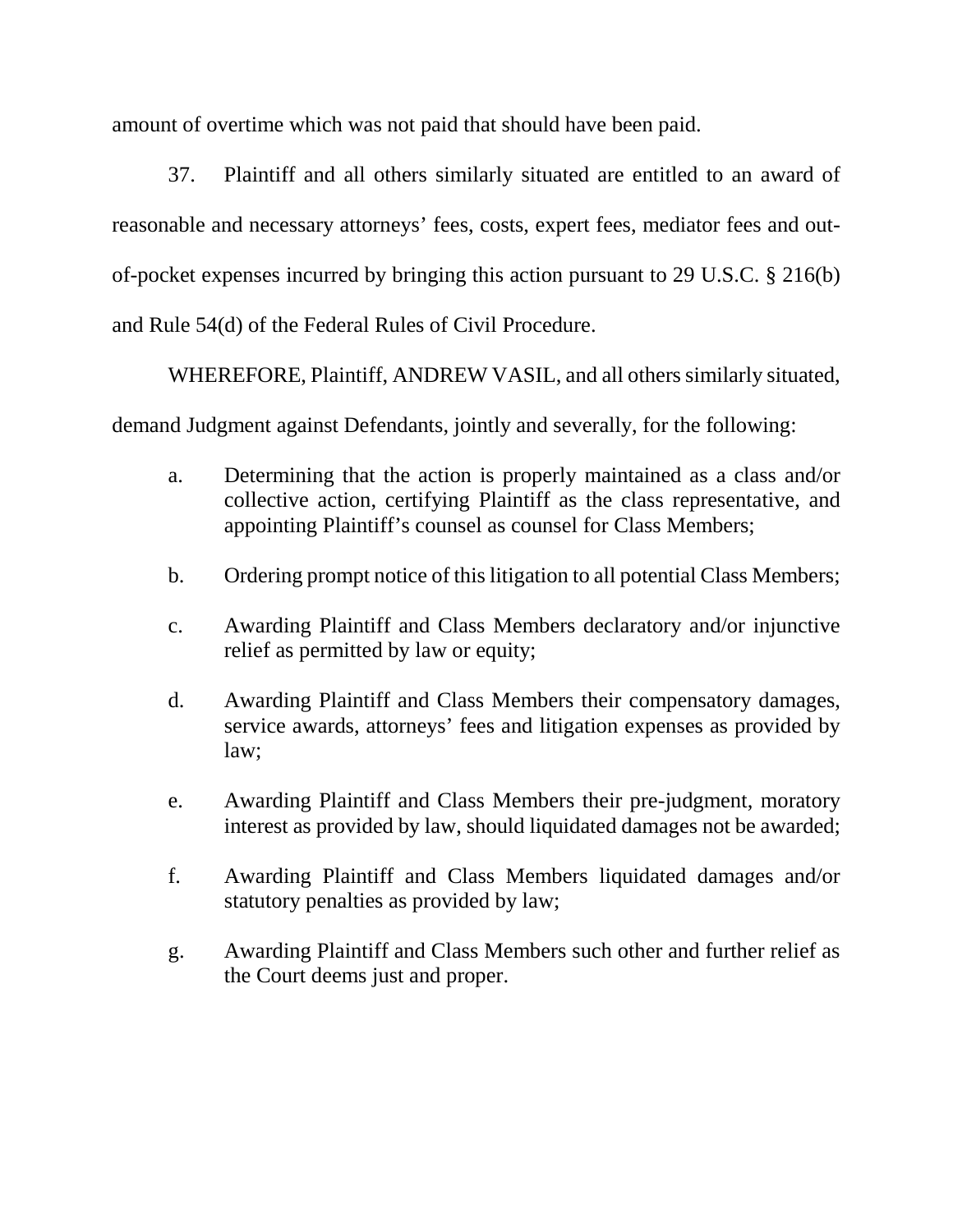### **COUNT TWO VIOLATION OF THE MINIMUM WAGE PROVISIONS OF THE FAIR LABOR STANDARDS ACT**

38. Plaintiff realleges and incorporates herein the allegegations contained in Paragraphs 1 through 24.

39. Plaintiff and others similarly situated, 1) occupied positions as bartenders; 2) did not hold positions considered as exempt under the FLSA; 3) were paid on an hourly basis; and 4) did not receive the federal minimum wage for all hours worked.

40. Defendants paid Plaintiff and others similarly situated \$2.13 per hour despite that fact that Plaintiff and all other bartenders were required to share their tips with management and were required to spend more than 20% of their time doing side work and cleaning.

41. Throughout the employment of Plaintiff and others similarly situated, Defendants repeatedly and willfully violated Sections 6 and 15 of the Fair Labor Standards Act by compensating Plaintiff at a rate less than the federal minimum wage.

42. Pending any modifications necessitated by discovery, Plaintiff preliminarily defines this Class as follows:

ALL CURRENT OR FORMER EMPLOYEES OF 325 THIRNICBAR, LLC, 406 BARMOOSE, LLC, 409 BARTOULOUSE, LLC, 407 BAR, INC.OR TWIN BAR MANAGEMENT CORPORATION WHO WORKED AS BARTENDERS AND WERE PAID \$2.13 PER HOUR.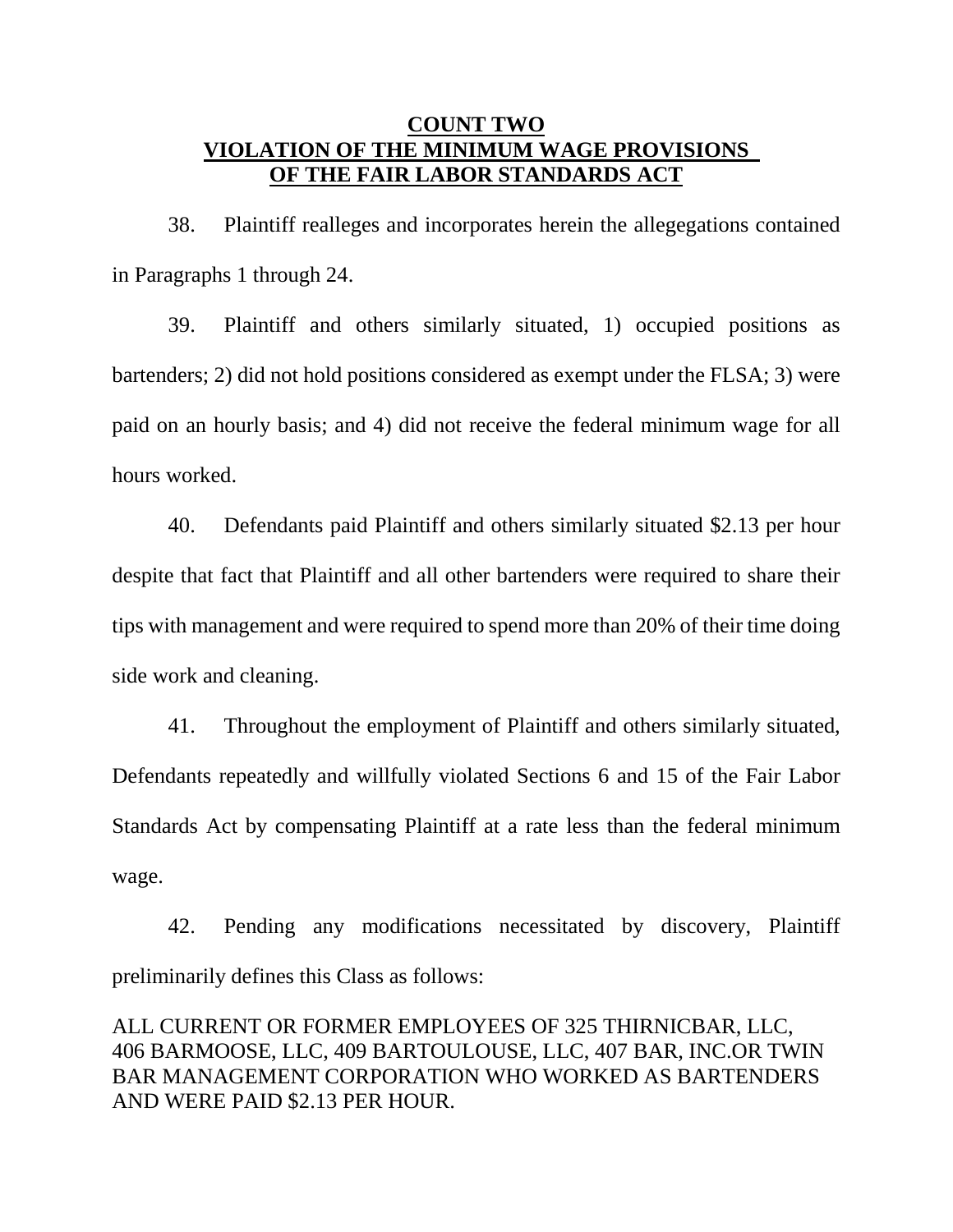43. This action is properly brought as a collective action for the following

reasons:

- b. The Class is so numerous that joinder of all Class Members is impracticable.
- b. Numerous questions of law and fact regarding the liability of Defendants, are common to the Class and predominate over any individual issues which may exist.
- c. The claims asserted by Plaintiff are typical of the claims of Class Members and the Class is readily ascertainable from Defendants' own records. A class action is superior to other available methods for the fair and efficient adjudication of this controversy.
- d. Plaintiff will fairly and adequately protect the interests of Class Members. The interests of Class Members are coincident with, and not antagonistic to, those of Plaintiff. Furthermore, Plaintiff is represented by experienced class action counsel.
- e. The prosecution of separate actions by individual Class Members would create a risk of inconsistent or varying adjudications with respect to individual Class Members which would establish incompatible standards of conduct for Defendants.
- f. The prosecution of separate actions by individual Class Members would create a risk of adjudications with respect to individual Class Members which would, as a practical matter, be dispositive of the interests of the other Class Members not parties to the adjudications or substantially impair or impede their ability to protect their interests.
- g. Defendants acted on grounds generally applicable to the Class, thereby making appropriate final injunctive relief with respect to the Class as a whole.
- 44. For the foregoing reasons, Plaintiff seeks certification of an FLSA "opt-

in" collective action pursuant to 29 U.S.C. §216(b) for all claims asserted by Plaintiff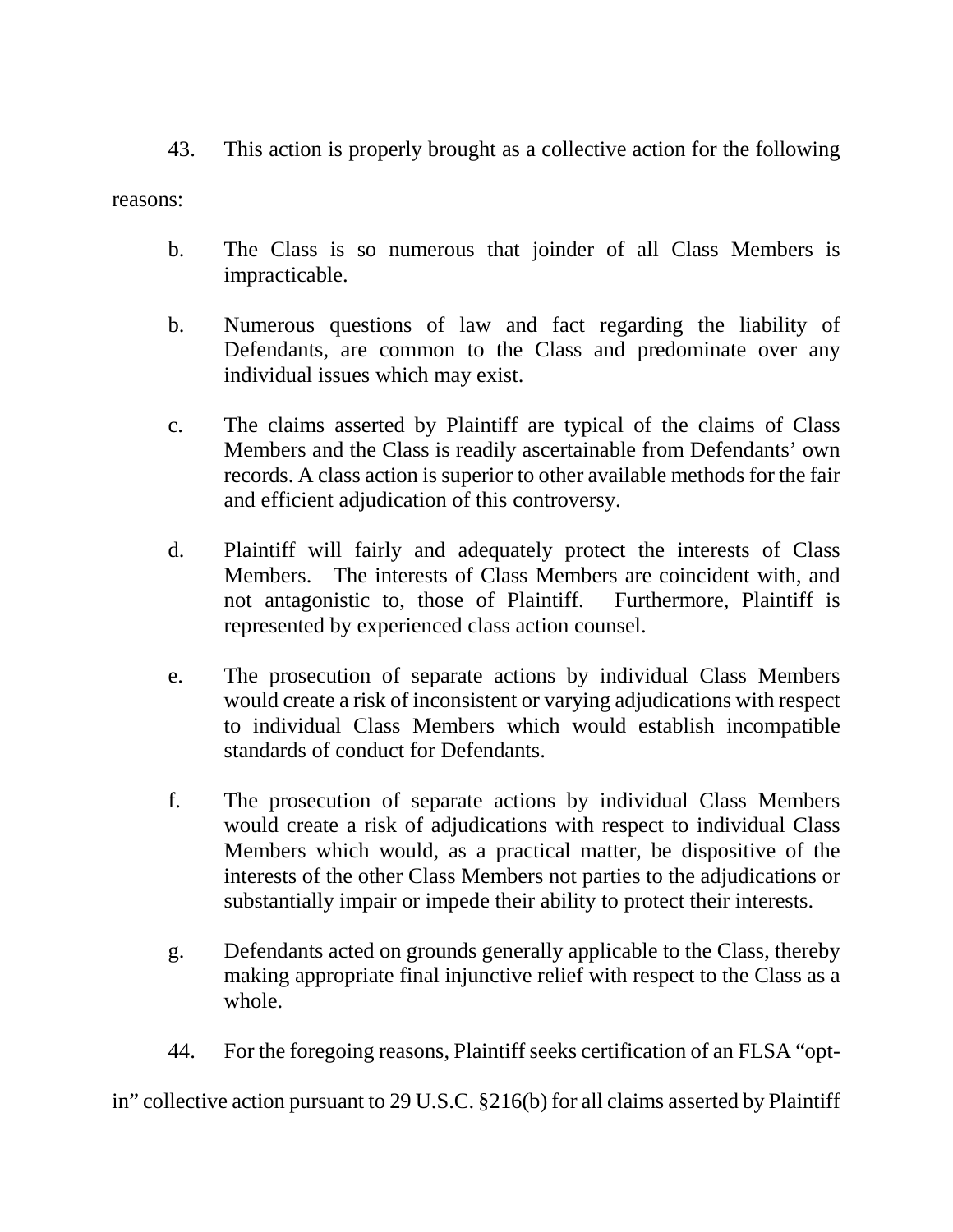because his claims are nearly identical to those of other Class Members. Plaintiff and Class Members are similarly situated, have substantially similar or identical job requirements and pay provisions, and are subject to Defendants' common practice, policy or plan regarding employee wages and hours.

45. In addition to the named Plaintiff, numerous employees and former employees of Defendants are similarly situated to Plaintiff in that they have been denied minimum wage compensation while employed by Defendants.

46. Defendants' policy of not properly paying the minimum wage to bartenders is company-wide and bartenders employed by Defendants during the three years prior to the filing of this action have been deprived of minimum wage similarly to the Plaintiff.

47. Plaintiff is representative of these other employees and is acting on behalf of their interests as well as Plaintiff's own interests in bringing this action.

48. Defendants either knew about or showed reckless disregard for the matter of whether their conduct was prohibited by the FLSA and failed to act diligently with regard to their obligations as employers under the FLSA.

49. Defendants failed to act reasonably to comply with the FLSA, and so Plaintiff, and all others similarly situated, are entitled to an award of liquidated damages in an equal amount as the amount of unpaid minimum wage pay pursuant to 29 U.S.C. § 216(b).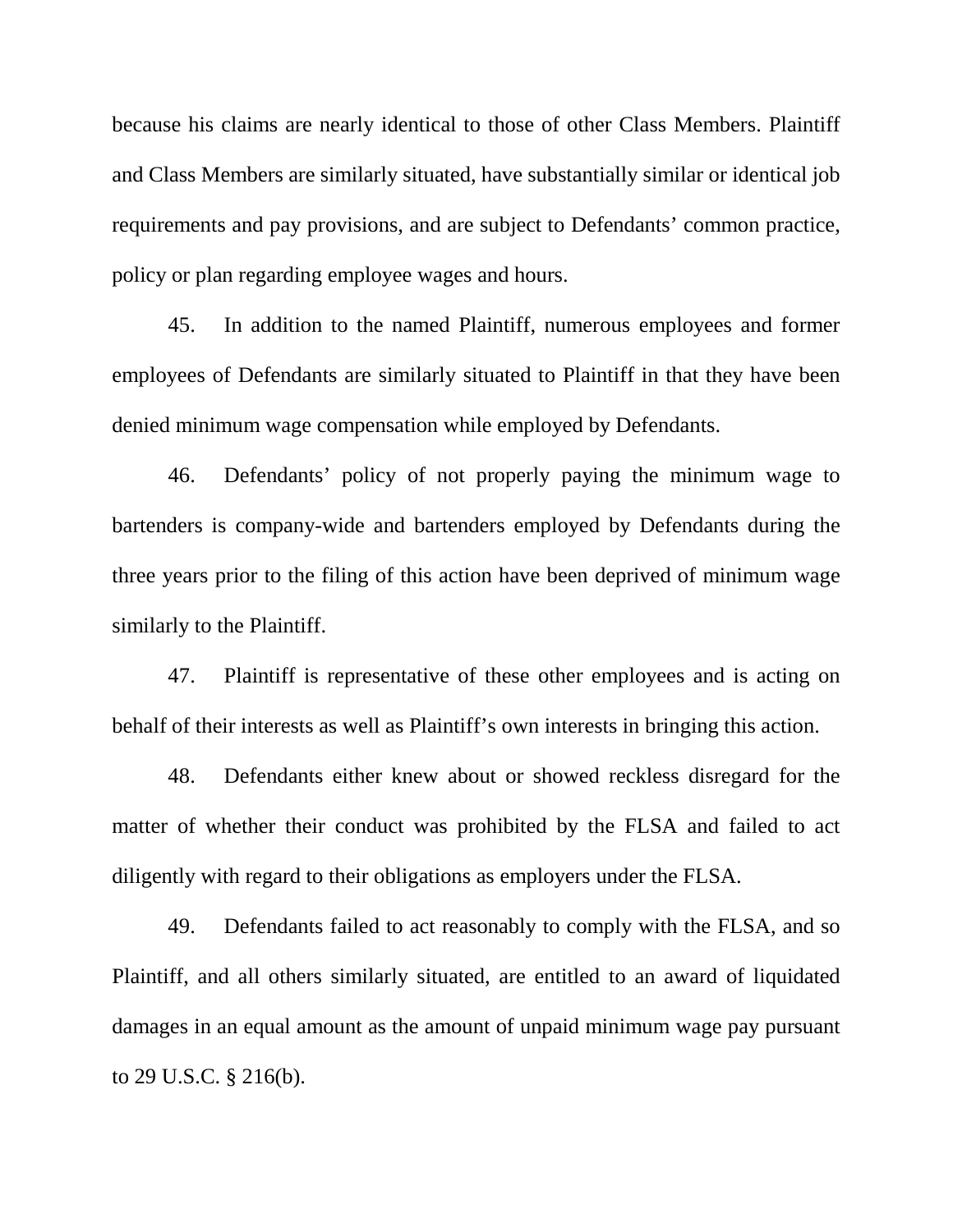50. The acts described in the above paragraphs violate the Fair Labor Standards Act, which requires Plaintiff and all other bartenders be paid the minimum wage.

51. As a result of Defendants' unlawful conduct, Plaintiff and all others similarly situated are entitled to actual and compensatory damages, including the amount of overtime which was not paid that should have been paid.

52. Plaintiff and all others similarly situated are entitled to an award of reasonable and necessary attorneys' fees, costs, expert fees, mediator fees and outof-pocket expenses incurred by bringing this action pursuant to 29 U.S.C. § 216(b) and Rule 54(d) of the Federal Rules of Civil Procedure.

WHEREFORE, Plaintiff, ANDREW VASIL, and all others similarly situated, demand Judgment against Defendants, jointly and severally, for the following:

- h. Determining that the action is properly maintained as a class and/or collective action, certifying Plaintiff as the class representative, and appointing Plaintiff's counsel as counsel for Class Members;
- i. Ordering prompt notice of this litigation to all potential Class Members;
- j. Awarding Plaintiff and Class Members declaratory and/or injunctive relief as permitted by law or equity;
- k. Awarding Plaintiff and Class Members their compensatory damages, service awards, attorneys' fees and litigation expenses as provided by law;
- l. Awarding Plaintiff and Class Members their pre-judgment, moratory interest as provided by law, should liquidated damages not be awarded;